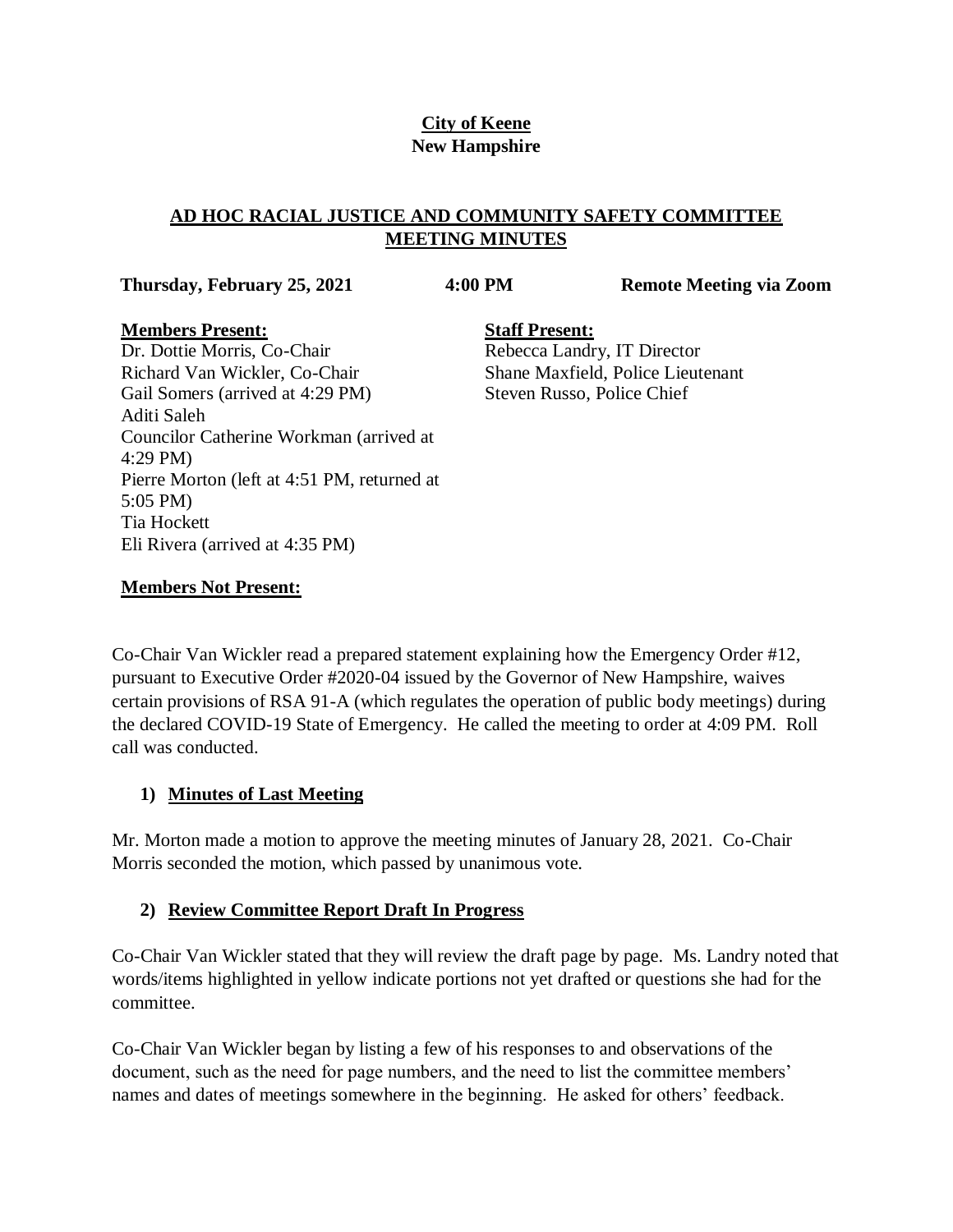Co-Chair Morris stated that she will expand upon the things that are highlighted, and asked Ms. Landry about that. Ms. Landry replied that she wrote as much as she had time to, and regarding the highlighted portions, in some cases she will write more, and also, committee members had some content they had prepared. If anyone has drafted anything for the report they can send it to her and she will put it in. Co-Chair Morris replied that she will write something for the first page and send it to her.

Ms. Landry stated that the committee needs to limit the number of meetings they need to complete this, because the City has initiatives to move forward with that are very much in line with this. She continued that the sooner the AHRJCS Committee gets their report to the City Council the better. She welcomes any input people have for the report so they can synchronize it all.

Co-Chair Van Wickler asked for comments on page 2. He continued that he thinks the "Key Observations" section is fantastic, and what jumped off the page at him is "acceptance of these observations as truth is critical." That is a brilliant sentence. Ms. Landry replied that when she drafted that she was trying to be strong and clear and brief. She hopes that the quote that came from Cornell is appropriate. She is willing to seek out other quotes if the committee wants. Co-Chair Van Wickler and Co-Chair Morris replied that they like the quote.

Co-Chair Van Wickler moved on to page 3. He stated that he particularly liked "Targeting identified behaviors, not people, will help affect positive change." Ms. Landry replied that that quote came from a member of the public, a teacher in Keene. She continued that she tried to capture input from everyone, when drafting this language. Co-Chair Morris stated that she thinks Ms. Landry captured the key concepts here.

Co-Chair Van Wickler moved on to page 4, acknowledging the yellow highlighted text that Ms. Landry wanted assistance with, regarding the recommendation that the City meet regularly with other government agencies, schools, religious leaders, healthcare providers, and "others." Ms. Landry replied that that came from Councilor Workman and she is not sure she captured all of the groups Councilor Workman was interested in. She is open to ideas. Co-Chair Van Wickler suggested the Keene Chamber of Commerce be added to that list, and Co-Chair Morris agreed. Mr. Morton added the Cohen Center. Co-Chair Morris asked if "schools" needs to be expanded upon to make it clear that colleges and universities are included. Mr. Morton asked for Franklin Pierce University to be specifically named, as an accountability measure. Co-Chair Morris asked for Keene State College and Antioch University New England to be added by name as well. Ms. Landry added River Valley Community College, too. Mr. Morton added the Keene Family YMCA, and Keene Police Department. He continued that he wants the conversation with Lt. Maxfield. Ms. Landry replied that it ultimately will be up to the Police Chief, regarding who is involved in those conversations. She asked if they want the Cheshire County Sheriff's Department in there, too. Co-Chair Morris replied yes. Mr. Morton added the Keene Public Library to the list.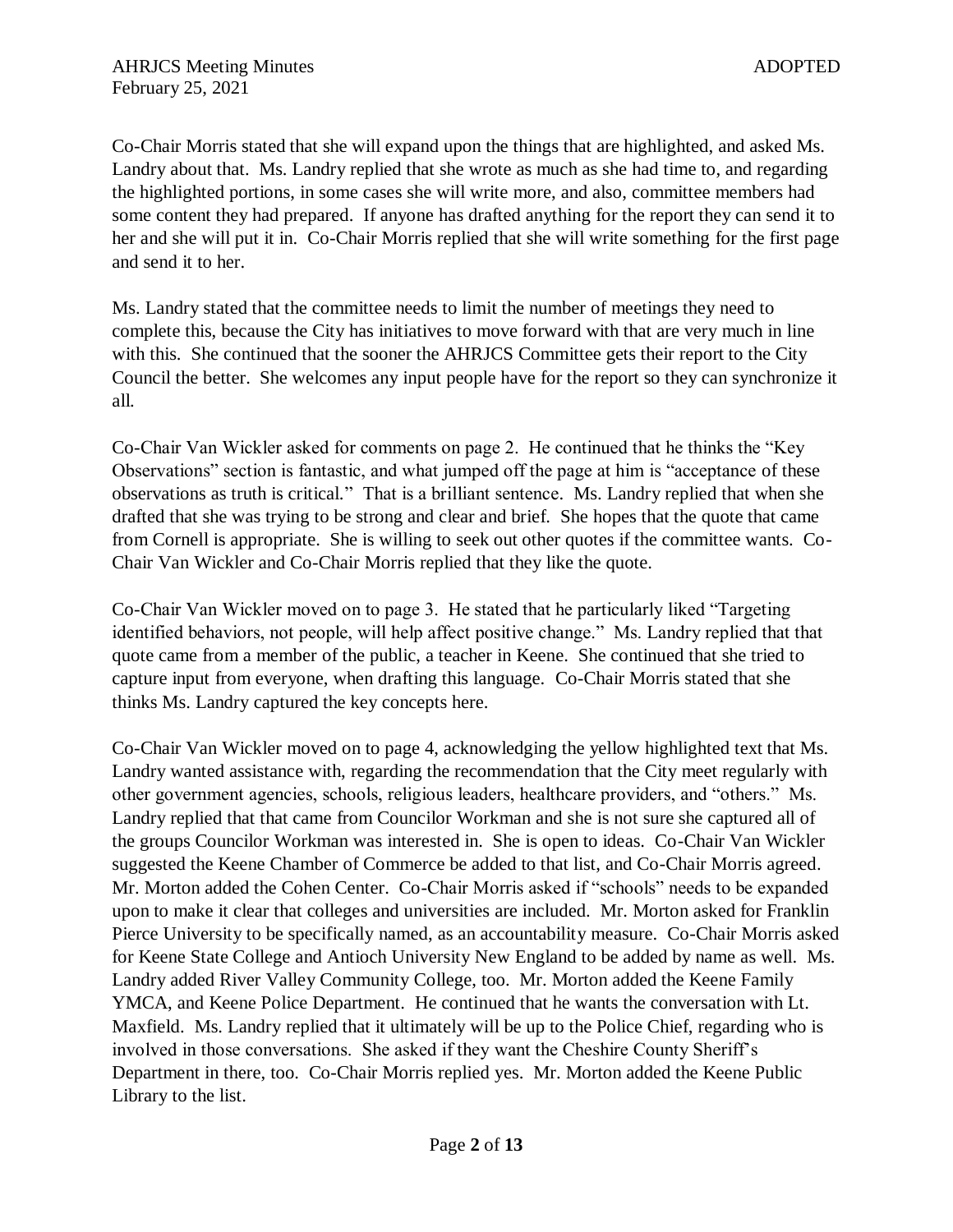Co-Chair Van Wickler noted that the committee needs to name a few good resources after the sentence "There are well established programs and standards that can establish key objectives and a framework for this work." He asked if anyone had suggestions. Mr. Morton replied restorative justice, which is a practice that supports this work. Discussion ensued and Co-Chair Morris explained more about it, and how it "can be used as a vehicle for dialogue to take place." Discussion continued and Mr. Morton spoke about the Organization for Chief Diversity Officers or something similar to that as a possibility. Co-Chair Van Wickler asked Mr. Morton to follow up with Ms. Landry about that.

Co-Chair Morris asked if the group feels like adding the Chamber of Commerce covers the business interest enough, or if they need to explicitly say "businesses in Keene." Discussion ensued and Co-Chair Van Wickler stated that he thinks the Chamber of Commerce covers it. Co-Chair Morris replied that she just wants to make sure they did not miss out on something. Mr. Morton replied that he thinks they missed out on the NAACP and they should be in constant contact with them, and the ACLU, as a matter of practice. Discussion continued about locations of the closest NAACP chapters.

Co-Chair Van Wickler stated that the next sentence is "This will likely require implicit bias training for the people involved and meetings should be facilitated by a professional with racial equity experience and skillset," and in yellow she asked if that was necessary. Discussion ensued. Co-Chair Morris stated that she loves the idea and there are plenty of people qualified to do that facilitation.

Gail Somers and Councilor Workman arrived at 4:29 PM.

Co-Chair Van Wickler noted that Ms. Landry has "community leaders" highlighted in C. and asked what she is looking for there. Ms. Landry replied that Mr. Morton did a great job helping them understand what is possible with climate surveys. She continued that the recommendation is that "the services of local colleges and universities be engaged to conduct annual racial equity and inclusion climate surveys and that survey results and findings be shared with community leaders for their education and response." She asked if the words should be "community leaders," or if it should be changed to the people identified in item B, or "the City," or the Human Rights Committee, or something else. Discussion ensued and Mr. Morton stated that he thinks it should be shared with the general public, mainly, for transparency, but also the City Council and every entity in item B. Co-Chair Morris agreed that it would be good information for businesses, colleges and universities, and the city in general.

Co-Chair Van Wickler stated that Ms. Landry questioned whether the quote at the bottom of page 4 is a good one to have, and he likes it and would leave it. He asked for others' thoughts. Ms. Landry explained why she chose the quote. Mr. Morton replied that he thinks it is great.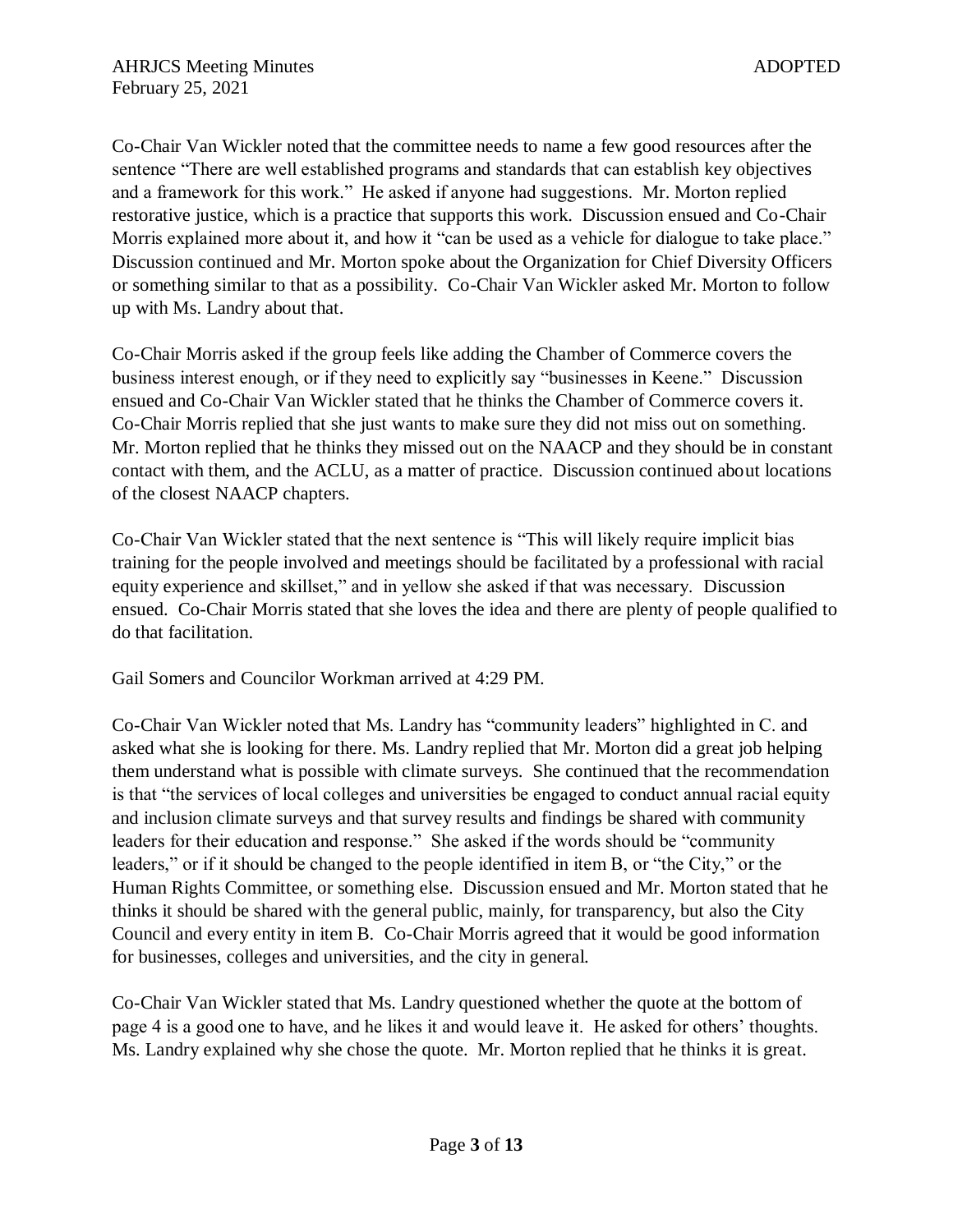Co-Chair Morris asked whether the climate survey should be just for colleges and universities, or if it should be city-wide. She continued that a survey would probably be done every two years, instead of every year. Discussion continued about the concept and how to word it. Ms. Somers agreed with Co-Chair Morris that it should go beyond colleges and universities. Mr. Morton asked that the language of C be re-worded, because the idea was to utilize the skillsets of colleges and universities to *create* (not "conduct") surveys, to be given to the City Council and given to the city. Ms. Landry replied yes, she needs to re-word this, because she was thinking that colleges and universities have great resources to conduct these surveys and that they would be conducting them community-wide. Co-Chair Morris and Councilor Workman agreed that the intent is for the colleges and universities to be conducting the surveys city-wide, not just internally.

Mr. Rivera arrived at 4:36 PM.

Discussion continued about the surveys and the group agreed that the surveys should be given every two years instead of annually, or "biennially."

Co-Chair Van Wickler asked for feedback on page 5. He stated that "Franklin Pierce College" should be "Franklin Pierce University." Discussion continued and the group determined that item D is not needed because Franklin Pierce was added in an earlier section already. Co-Chair Van Wickler noted that Ms. Landry had a question at the end of item E, asking if the recommendation was satisfied in item A, and he believes yes, it was. Others agreed.

Moving on to the next item, 2.A., Co-Chair Van Wickler asked how the KPD would educate the public on CALEA accreditation per the recommendation, given how much other work they are doing. He continued that he was a little concerned with the wording of this. Does the KPD really need to do this? Lt. Maxfield replied that currently, the KPD has a CALEA section on its website, which is their method of educating the public on this. Mr. Morton suggested the wording "make accessible" or "make available" to the public instead of "educate the public." Co-Chair Van Wickler suggested the wording of "Information regarding the Keene Police Department's CALEA accreditation and what is involved can be found on our website at [link]." Ms. Landry replied that that is already in the next paragraph. Co-Chair Van Wickler replied that he is suggesting it be worded in such a way that there is no expectation from the public that the KPD has to brief them, so that they understand clearly that if they want the information, they can get it from the website. Ms. Landry replied that it can be about continuing to publicize what is required for CALEA accreditation. Others agreed. Lt. Maxfield stated that also, during their onsite reviews by CALEA they have public forums that people can call in to or show up in person, and that is also part of the educational effort. Councilor Workman asked if he knows if the upcoming one is open to the public or just City Council. Lt. Maxfield replied that the forums are open to the public. Ms. Somers asked if they are trying to re-word it to say that the KPD will make this information available to the public, and not necessarily saying how. Others agreed. Ms. Somers replied that they should be clear about that. Co-Chair Van Wickler asked, what does "make an effort to educate the public" mean? Co-Chair Morris replied that "educate" and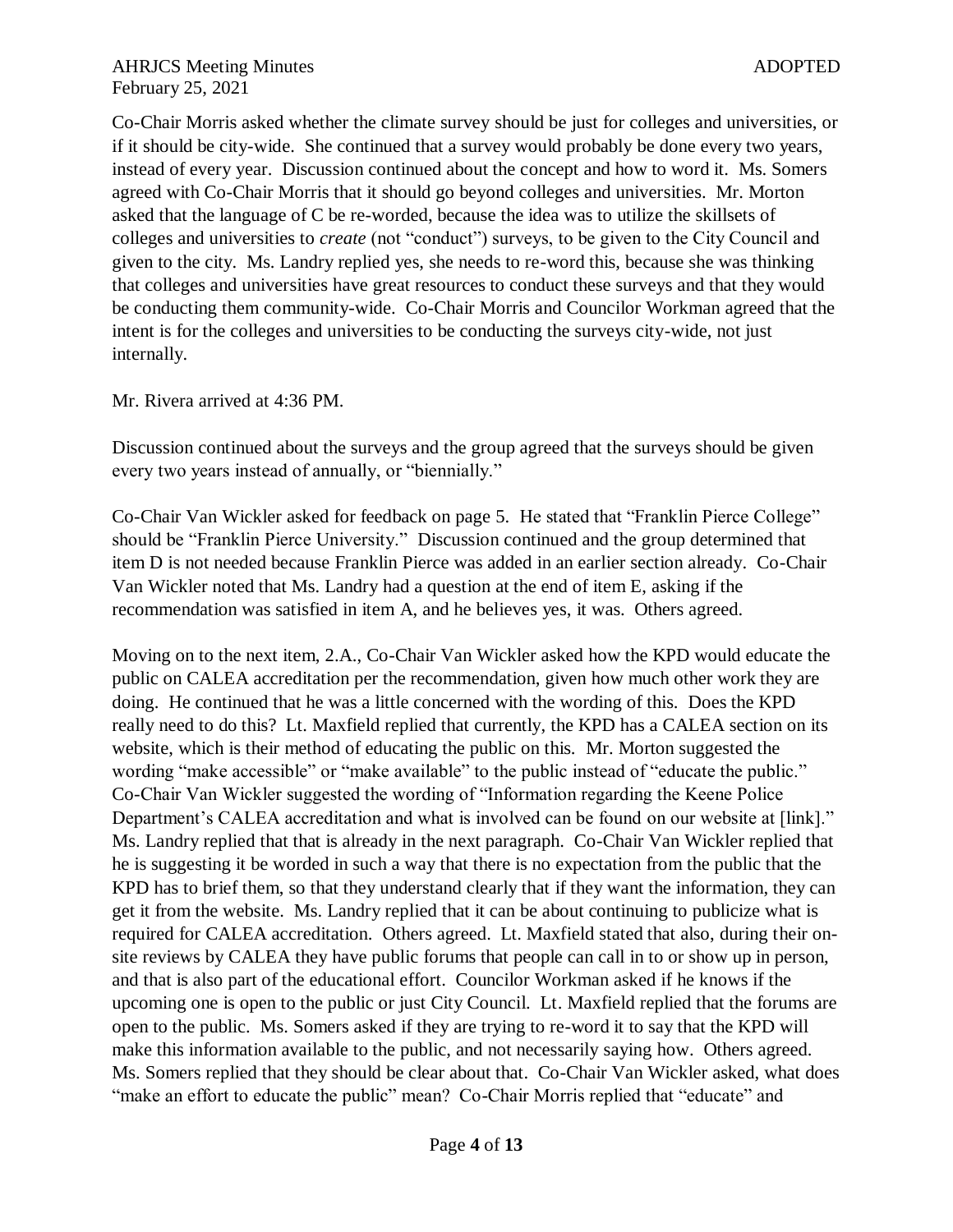"inform" are two different things, and she thinks they are wanting to use "inform" in this case. Ms. Landry replied that there is a big difference between knowing that the KPD is accredited, and knowing what that means. She continued that she changed the wording to "…and continue to publicize what is required," but they can continue to tweak that if needed.

Police Chief Steven Russo stated that he appreciates the distinction. He continued that everything has always been on KPD webpages and he admits that it is probably not the best way, because he has spoken with people who did not know that information was on the webpage. There is a huge amount of information about CALEA, the accreditation process, and the KPD's assessment information and statistics, but he appreciates the distinction because the KPD does not have a good method for going out and educating the public consistently about this. There is a lot of good information on their website but it is a matter of people looking at or finding it. He is not opposed to finding another way to let the public know what is on there, but he is not sure how to go about that.

Ms. Somers stated that she was wondering if it was okay to point the public to the KPD's website, and it sounds like Chief Russo is saying that is the current place the KPD is using to publicize their information, so that answers her question.

Discussion continued about the length of time that the KPD has had CALEA accreditation. Chief Russo clarified that the KPD was first recognized by CALEA in 2009 and has held accreditation since 2013.

Co-Chair Van Wickler asked about the highlighted part in 2.B. that Ms. Landry wanted assistance with. Ms. Landry stated that what she was trying to get at here is: it is one thing to say "We put a job posting out there and we interview people who apply if they are qualified, however, how can we show that this is a great place to work regardless of your race, gender, etc?" She has heard throughout these meetings that there are people who are uncomfortable applying for jobs because they are concerned there might be a negative experience. Thus, it might take more than just posting job opportunities. Co-Chair Morris replied that that makes sense. It is not just about finding the right place to post an ad, because that is one thing – the other thing is, once people apply and come for an interview, how do we create a welcoming and open environment?

Mr. Morton left at 4:51 PM.

Ms. Somers stated that it might be about where jobs are posted, too, and exploring other places to post jobs. She continued that for example, there is a Black career woman's network to post jobs to. Ms. Landry replied that she will take that note and incorporate it into the language after this meeting and she might need Ms. Somers's help getting the language right.

Ms. Landry noted that she captured Mr. Rivera's words on page 3. Chief Russo stated that in 2013 they tried posting in a publication aimed toward minorities and did not have success, but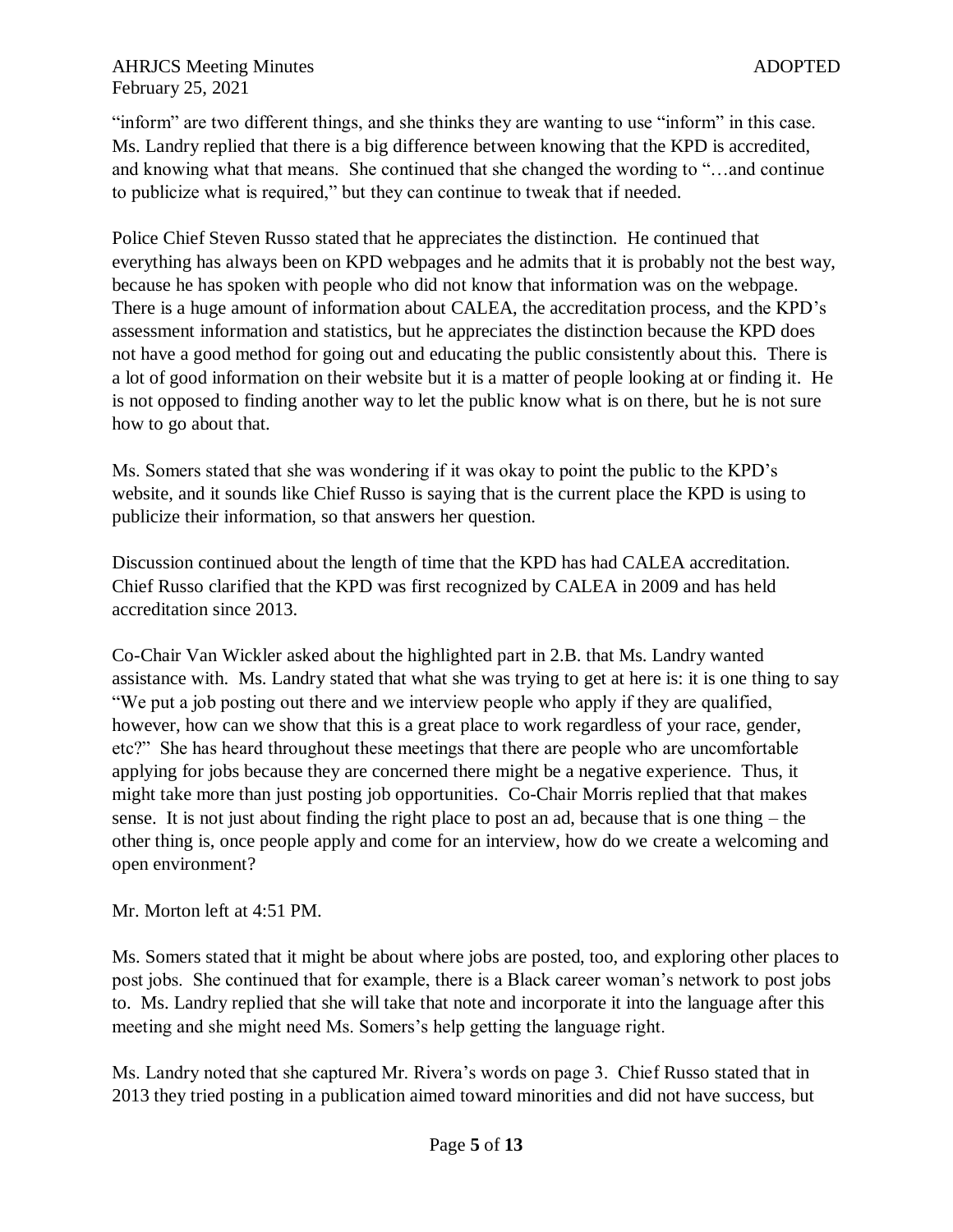they also did not continue it. It is a great idea for them to look at publications and websites they could use that they are not using now. He continued that for 2.B. specifically, where it says "…KPD engage external resources…", he thinks it would be more successful if they look at the entire City's hiring process as well. Ms. Landry replied that she agrees, and they do that later in the document; this section is focused on the KPD because they had the "Police, Policies, and Policing" bucket. Later in the document in a yet-to-be-completed section they will have a recommendation about hiring practices for the City and even beyond, in the community.

Councilor Workman stated that two years ago the KPD's recruitment video was posted on YouTube and it is the first search result on YouTube when you type "Keene Police Department." She continued that she personally does not think it is the greatest depiction of the KPD; it seems very militarized. She does not know what is in the budget for recruitment videos or how that came to be. It would be great to have a replacement video to improve the message. Discussion ensued. Ms. Landry stated that that video purposefully used women and people of color and there is a fine line there, because a lot of careful thought went into making a video that would attract people interested in law enforcement and if they mess with that it might be even harder to get people to apply. The City is already struggling significantly to get qualified applicants. She likes the idea of looking at the video, but they might not want to make a specific recommendation about it. Lt. Maxfield replied yes, a lot of thought went into that video. He continued that if they just showed a bunch of Officers standing around writing in notebooks, they might not attract applicants, so there is some excitement designed into it, a hook to catch people's eye. Councilor Workman asked if the recruitment video has been successful.

Co-Chair Morris suggested having a recommendation to review the video and to invest in creating a more appealing one. She continued that she wants to respect the work that has been done but there has to be some assessment to see if the video has been effective or not. Chief Russo replied that the KPD is always open to suggestions, and that video is just one small part of a larger effort. They are advertising everywhere, promoting everywhere; finding applicants is a nationwide crisis. They want to sell the community, too, to get people to consider working in law enforcement to move to the Monadnock region. He has been having conversations with people about how to change the narrative and make it more attractive to applicants and get people from this new generation to be part of the change they are asking for. Instead of just complaining, it would be great if people could help with the transition they are asking for.

Co-Chair Morris stated that that just reinforces her resolve about the video. Yes, it is one part of the biggest picture, but if they are trying to reach young people, that is a conversation about how to use social media to promote there is possibility to create change from within. If the recruitment video, which she has not seen herself, is giving this militarized picture, it might not be that appealing to young people. They could consider working with the Chamber of Commerce – a lot of places are having a hard time recruiting job applicants and a lot of businesses are saying it is hard to recruit people of color to the area. The Chamber has projects to try and attract people; it would be a good working relationship to promote the region. Ms.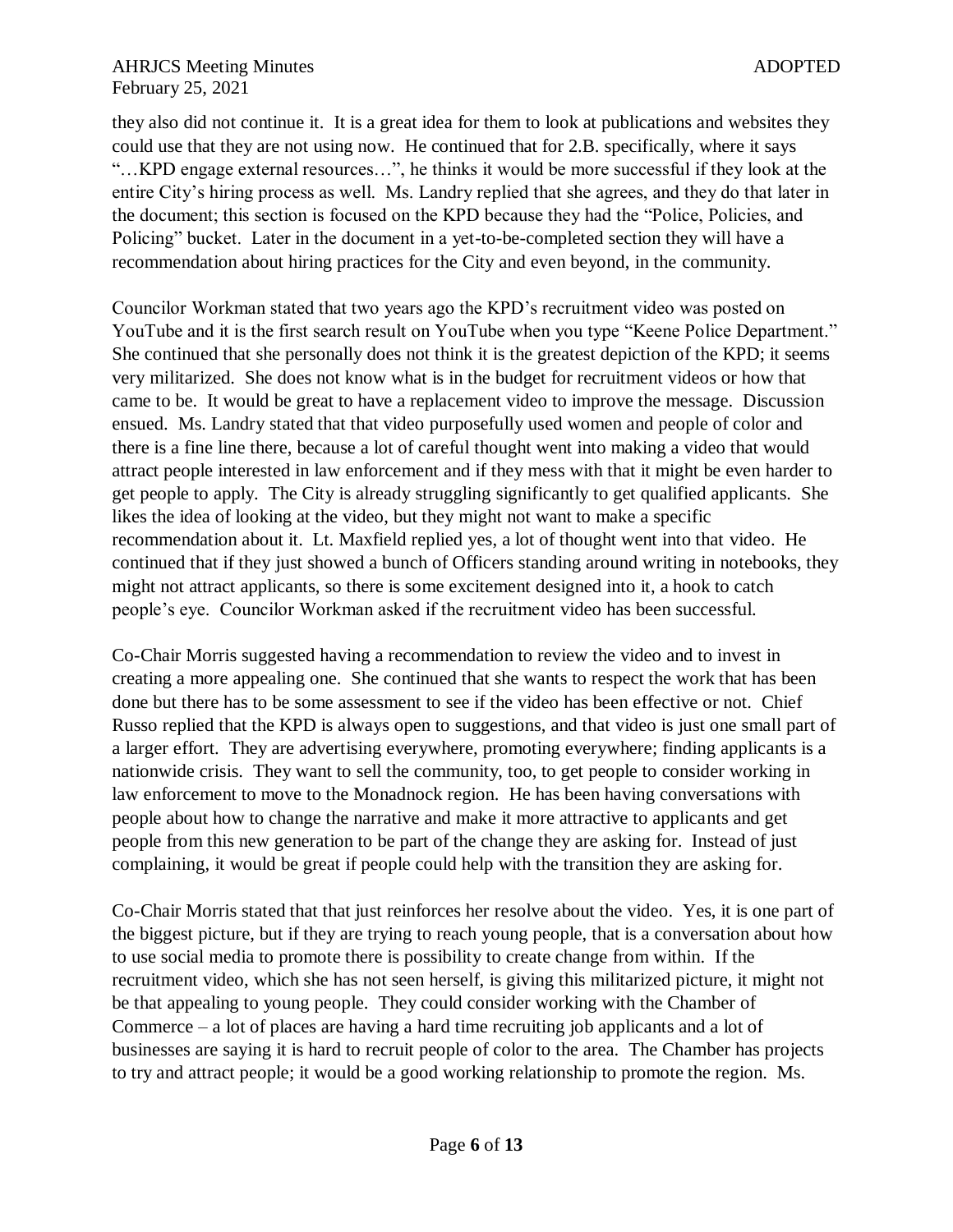Landry replied that she captured what Co-Chair Morris said and this is also where Mr. Rivera's comments come in, too.

Co-Chair Van Wickler asked if Mr. Rivera has anything else for page 5. Mr. Rivera stated that in item C in the section about the KPD, there was a question about "perception" versus "education." He recommends it say "improving public education of KPD practices" instead of public "perception," because perceptions could be due to lack of education or wrong assumptions. Ms. Landry asked if he thinks "education," "understanding," or "knowledge" is better wording than "perception." Mr. Rivera replied yes.

Co-Chair Van Wickler asked about the next highlight in E, the recommendation that the KPD "continue to engage" the services of Veteran and First Responder Healthcare organization. Ms. Landry stated that she was not sure whether the KPD already does that, and thus, whether it should say "continue to engage" or "to engage." Lt. Maxfield replied that he does not have an answer for that. Chief Russo stated that the KPD does not have any real connection with that organization but they have a peer-to-peer program. He continued that he might have missed a conversation but does not know where this recommendation to engage with that organization came from, although he thinks everything written in E is correct. They collaborate with other, more local organizations. Co-Chair Van Wickler asked if Chief Russo had other wording to suggest. Chief Russo replied that he likes what is written here. It is an ongoing process that the KPD is trying to figure out and he has looked into a number of things. The gist of what E says is great, but he does not know if it is good to name one specific organization like that. Co-Chair Van Wickler asked if he is okay with the wording of "continue to engage." Chief Russo replied yes. Ms. Landry stated that it could say "…continue to engage the services of Veteran and First Responder Healthcare or other similar organizations," so it is open. She continued that the reason they named this organization is because they had a guest speaker from there.

Mr. Morton returned to the meeting at 5:05 PM.

Co-Chair Van Wickler asked Ms. Landry about the highlighted note in item F. Ms. Landry stated that Councilor Workman had had some specific recommendations about a pen-pal program and she wanted to give her the opportunity to give wording for this. Councilor Workman stated that she intended that to be in the Education section, not the Police section. The idea was to have a program for school-age children to have pen-pals in other countries. Chief Russo replied that he had no problems having that in the Police section; the KPD does similar things already and he did not think this was in the wrong section, but the recommendations are up to the committee. The KPD would be more than happy to be involved with programs with children. Ms. Landry suggested they keep the pen-pal idea in both sections. Ms. Somers stated that when she was growing up in Jamaica she had a pen-pal for years and it was great. Chief Russo stated that something like this could go through the KPD's School Resource Officer (SRO) program and maybe the College Liaison program, too.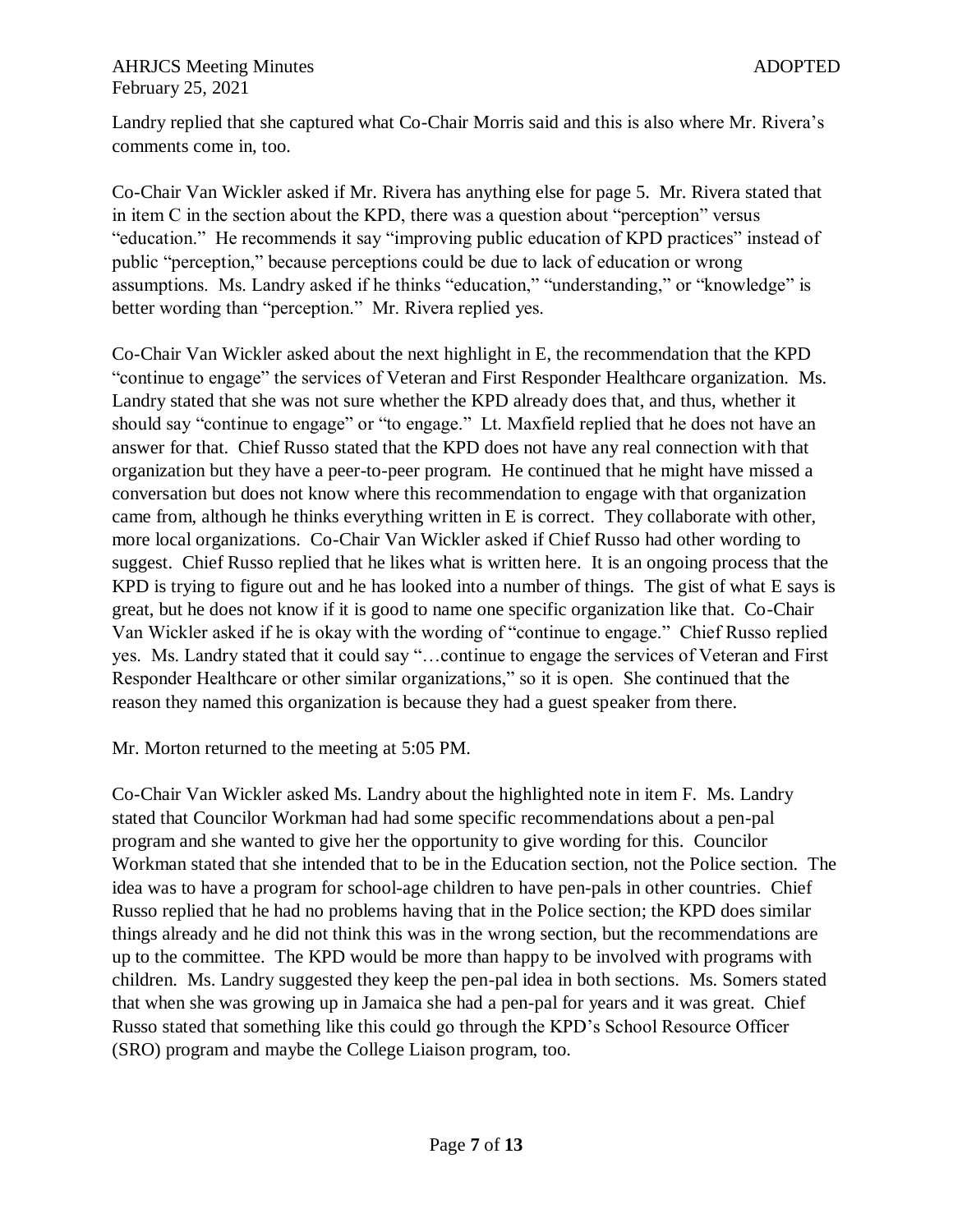#### AHRJCS Meeting Minutes and the state of the state and the state and the state and the state and the state and the state and the state and the state and the state and the state and the state and the state and the state and February 25, 2021

Co-Chair Van Wickler moved on to page 7 on Education. He noted that Ms. Landry was looking for more content under item E. Ms. Landry stated that it says "It is recommended that schools thoroughly review special education, food security, and other student and family assistance programs to determine where racial bias exists and make efforts to correct it" and it might be enough as worded, or if anyone wants to add anything, they can. Co-Chair Van Wickler and Co-Chair Morris spoke in favor of leaving it as is.

Ms. Landry asked how everyone felt about the opening paragraph in the Education section. She continued that they do not have any authority to tell the schools what they should or should not do. She tried to make it clear that the committee is making recommendations based on the information they received from the committee and public. Co-Chair Van Wickler replied that he thinks it is well-written and clear. Others agreed.

Hearing no further comment on page 7, Co-Chair Van Wickler moved on to page 8. He asked for thoughts on the highlighted text regarding the recommendation to promote diversity amongst faculty and the note that faculty diversity is stagnant nationwide. Ms. Landry stated that she found that just like recruiting is difficult for law enforcement across the board, the data is very clear that faculty diversity is stagnant, particularly for elementary school. Racial diversity is growing amongst the student population but not faculty. Do they want to address that here? It is just an observation. Co-Chair Van Wickler replied that they could just say exactly that: "Faculty diversity is stagnant nationwide. Keene is not alone." Mr. Morton stated that he thinks the recommendation should read something to the effect of "It is recommended that Keene schools not only ensure equity in the education system by promoting diversity amongst faculty, and through concerted outreach to organizations and institutions where diversity can be found." If you do not go where the diversity is, you can promote it all you want, but you will not get it. Co-Chair Morris stated that a critical piece is determining how to work with the current group of predominantly-white teachers, who are teaching an increasingly diverse student body, in addition to trying to increase faculty diversity, to have more culturally-responsive pedagogy. That would apply to all teachers. It would not let them off the hook, per se, to say they cannot find enough teachers of color, but they are still responsible for making sure they have culturally-responsive pedagogy. Mr. Rivera replied that that sentence would apply to every section of this paper. It is not just the Keene school system, it is also City government and County government and private businesses, all dealing with the same thing.

Ms. Landry replied yes, she agrees, and they will get to that in other sections. In other sections they were talking about how to post job positions, and one of the resources she hopes to expand upon is that they have a lot more posting resources now than they did 5 or 10 years ago. They are very social-media driven. Yes, this can be captured in multiple places in the document. She will use Co-Chair Morris's term "culturally-responsive pedagogy" in here, too.

Ms. Landry asked what people think about how she worded H. Co-Chair Van Wickler replied that he thinks it is good the way it is.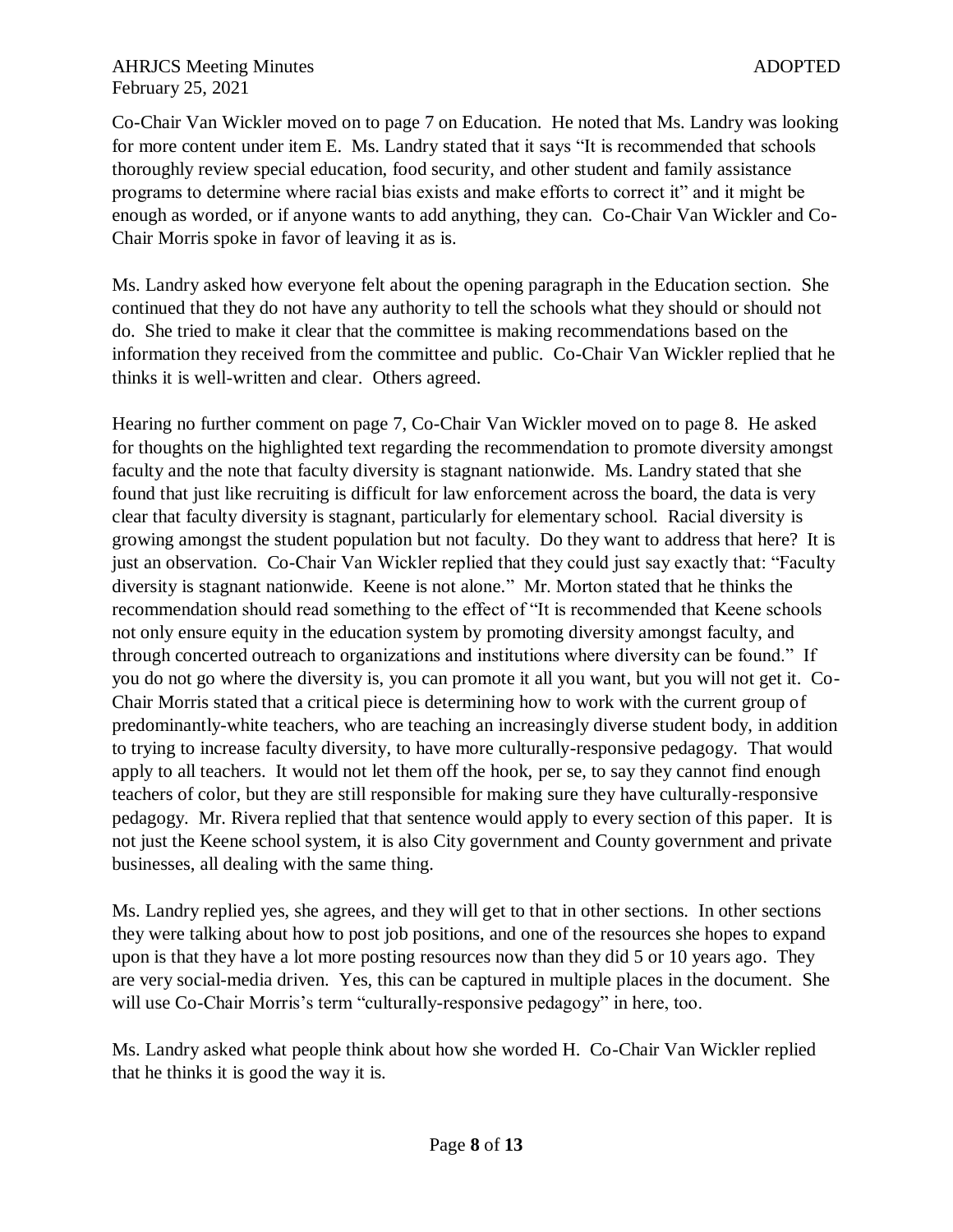#### AHRJCS Meeting Minutes and the state of the state and the state and the state and the state and the state and the state and the state and the state and the state and the state and the state and the state and the state and February 25, 2021

Co-Chair Van Wickler moved on to item 4, Government Leadership. Ms. Landry asked if that section should come before the Education section. The first audience for this document is the City Council. She asked if Councilor Workman thinks this is ordered correctly. Councilor Workman replied that she thinks the Government Leadership section should be the very first section, followed by Community Input and the others in the order that they are. Mr. Rivera stated that he, too, thinks Government Leadership should be first.

Co-Chair Van Wickler asked about page 9, which has lots of highlighting. Ms. Landry stated that someone had said, "A strategic approach to moving Keene toward racial justice and inclusivity will require consistent effort, analysis, and adjustment, including a six-month and twelve-month follow-up on the recommendations in this report." She asked if the group wants to say six- and twelve-month, or just twelve months, or just six months. Discussion ensued. Due to the differences in committee members' opinions on this, Ms. Landry suggested just saying "Including regular follow-up."

Ms. Somers stated that as they keep referring to things that need follow-up or measuring over some timeline, she needs some clarity. She continued that they talked about having some sort of permanent body tasked with this work, but at the same time a lot of the follow-up is referencing the City. Are they still going to recommend that some semblance of this resides in a permanent organization, such as the Human Rights Committee? Is the City Council the right body to be named as the one to follow up on these items? Ms. Landry replied that paragraph C under "Government Leadership" is where she was trying to address that – "It is recommended that the City continue its commitment and efforts toward racial justice and community safety whether via an existing committee such as the Human Rights Committee, a new equity and inclusion task force, or a joint effort of multiple community organizations and agencies." Ms. Somers asked, if this recommendation were fulfilled, would that be the body that would do follow-up on the annual surveying and so on and so forth? Ms. Landry replied yes, she thinks so, but the City Council has the liberty to create a new committee if they want to or change the charge of an existing committee. She hopes they would divvy up the recommendations in this report or create a new committee to do that. That can be part of the committee report's introduction and also part of the message they have with the Mayor. They can invite him to their last meeting. Ms. Somers replied that she highly recommends that be part of the report's introduction.

Co-Chair Morris stated that someone will need to take these recommendations and come up with a plan. She continued that the plan would include a timeline and information about who is responsible for what and how to carry it through, accountability, and so on and so forth. She agrees that that has to be in the report somehow. It is important for someone to take responsibility – if not, it just becomes another document.

Mr. Rivera asked if this recommendation goes hand in hand with 1.E., the recommendation that the City partner with other public bodies "to join or convene a group of community stakeholders that serves the purpose of providing a public means for anonymous reporting of racial injustice that also includes regular review, reporting, and recommendations." Others agreed. Ms. Landry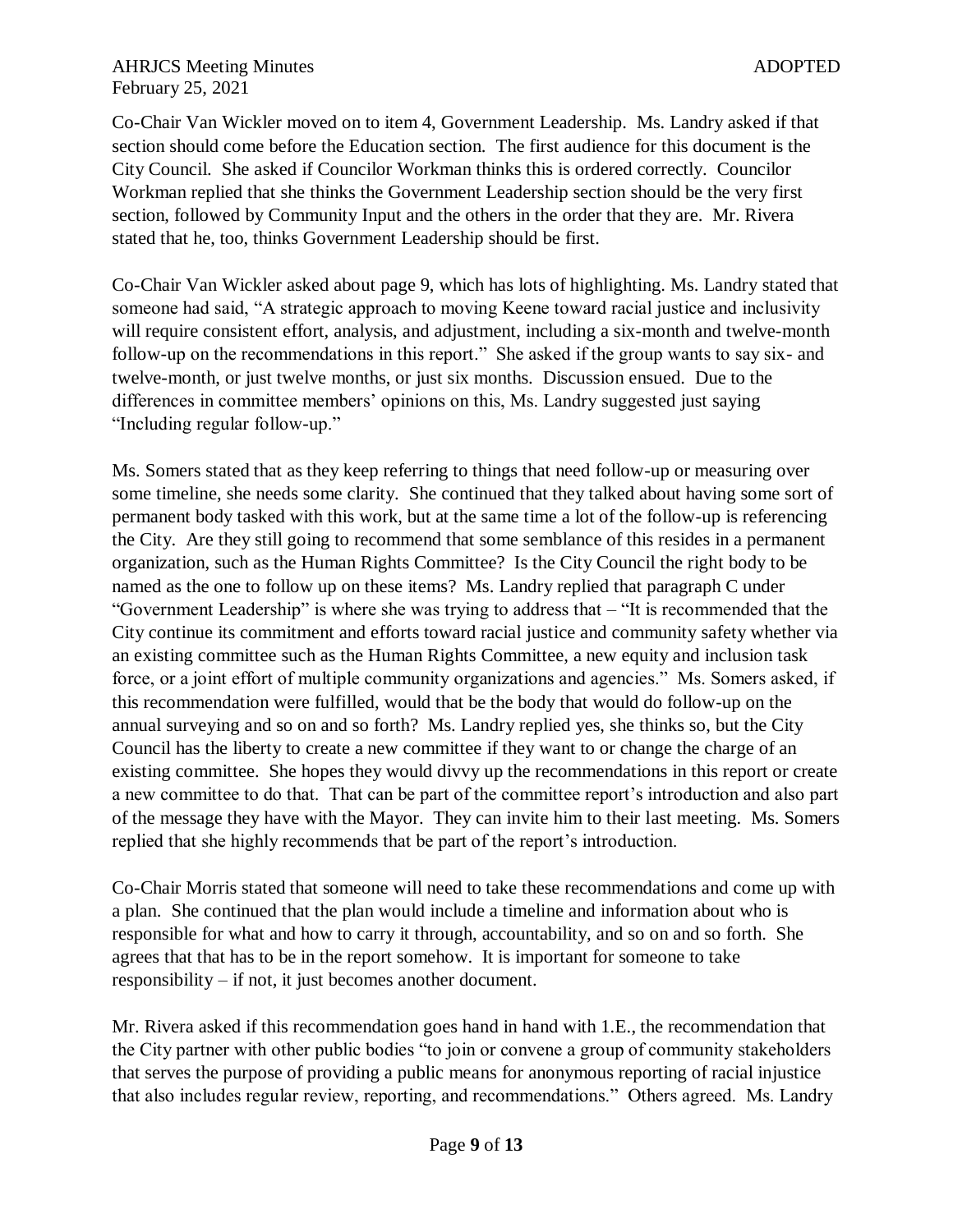#### AHRJCS Meeting Minutes and the state of the state and the state and the state and the state and the state and the state and the state and the state and the state and the state and the state and the state and the state and February 25, 2021

stated that she thinks 1.E is an item the group removed from the report, before Mr. Rivera arrived at the meeting, because it was covered elsewhere.

Ms. Landry stated that in the draft she included a recommendation about the City evaluating the state of affordable housing, which is something the committee brought up briefly in a meeting but had not expanded on. She is not sure to what extent they should include it in this report. Discussion ensued. Ms. Somers stated that maybe they could say "There are other significant issues, but due to the limited that we worked together, here are the other topics that will need to be addressed by this body that is being established." Affordable housing is an example of such a topic. Mr. Rivera asked if the Mayor is on the Governor's task force on housing, because he has an interest in this as well. Councilor Workman replied yes, and City Council is addressing it in a few different aspects and it is very important to the current City Council and the Mayor. Discussion continued and Ms. Landry thanked Ms. Somers for her thoughts and suggested wording, which she will work into the conclusion somehow.

Regarding section F, the recommendation that the City promote festivals that celebrate racial diversity, Ms. Landry asked if anyone had specifics to list. Ideas committee members gave were Juneteenth, Cinco de Mayo, Holi, and Pride. Ms. Landry stated that she saw a great idea – there is a community that asks people of color to do the social media recording and photography at these events, and found a very different perspective, which was very educating. She continued that she will not put that in the report but wanted to mention it.

Ms. Landry stated that now they get to the end of the draft with the section she has not written yet. She continued one section is Business-Employers, and that would address what the Police Chief was saying about some things that would apply to other employers, like ways to promote equity, and reviewing hiring practices and policies, and mission statements.

Co-Chair Morris and Co-Chair Van Wickler thanked Ms. Landry for all the work she has done.

Chief Russo thanked Ms. Landry and the committee for the work and time they have put into this, and stated that he thinks they have created a great document. He continued that he recommends that if possible, they give this to one committee instead of multiple committees. If they split these (recommendations) out amongst multiple committees, it would get confusing for everyone and would create a lot of havoc. He recommends they give it to the Human Rights Committee or one of the City's standing committees. Regarding holding accountability, he hopes the group recognizes that their recommendations are just recommendations for every organization outside. The only one listed so far is the KPD. He would ask them to consider, since they are looking at bringing the net very large, as they should, is to change the second category of recommendations from "Police Department" to [something else] because there are other organizations that have jurisdiction within the City of Keene, including the Sheriff's Department and NH State Police, and realizing again that the recommendations are just recommendations. They will not get any argument from the KPD and the KPD is going to work with the City Council on the recommendations; that is a given. But it would show that they are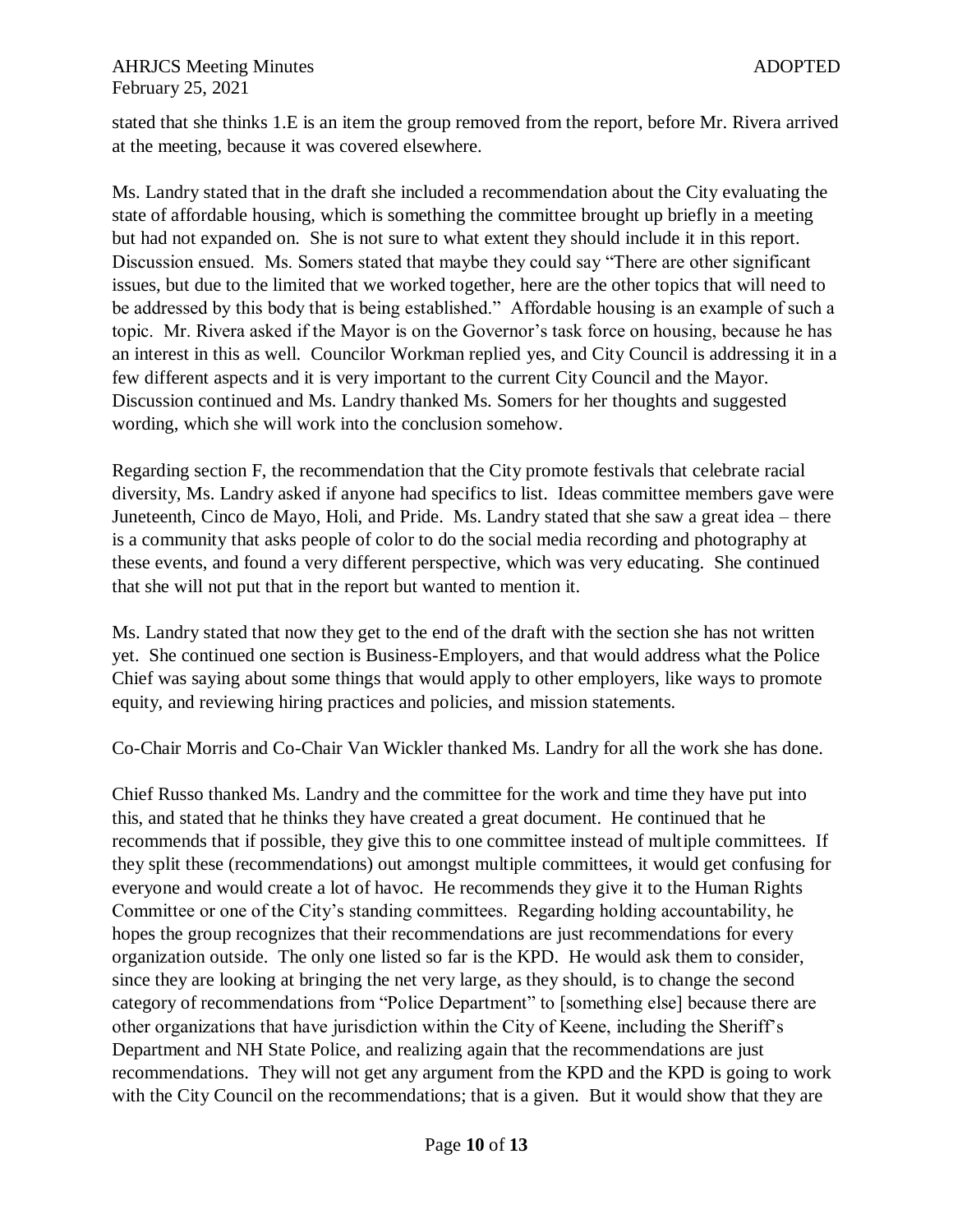trying to expand this to the community, just as they are with the other categories of Education and Public Input & Community Education.

Mr. Morton stated that he thinks "Police Department" should be changed to "First Responders." He continued that he thinks all of these recommendations talk to all of our first responders and safety. Ms. Landry stated that it will require a little rewording in the paragraphs, too, which is fine. She continued that CALEA is something that only law enforcement agencies can do. Chief Russo replied that CALEA has accreditation processes for Communications Offices specific to dispatch centers, and a slew of other things, like Corrections. The hospital and KSC are accredited, although through something different than CALEA. Ms. Landry replied that she hears what he is saying and is going to take a stab at this, maybe with the category being called "Emergency Responders." Chief Russo stated that he does not want to push CALEA on anyone else, because it is a long, difficult, expensive process. He continued that there could be a subparagraph linking CALEA with the KPD specifically. Discussion continued about how to rename the category, and the group agreed with Councilor Workman's suggestion of "Public Safety." Ms. Landry stated that she will make an effort to, when possible, throw a wider net in the language in those paragraphs.

Ms. Landry stated that she was not sure if Ms. Somers and Mr. Morton wanted to be quoted in the last paragraph, and if so, how they want to be referenced. Ms. Somers replied that she is fine with that, as "Gail Somers, a Keene resident." Mr. Morton stated that he is fine with being quoted, too, as "Pierre Morton, proud member of the Keene community." Councilor Workman stated that both of their quotes are powerful and phenomenal. Co-Chair Morris agreed.

Ms. Landry thanked the group for all of their feedback, and stated that she thinks she has what she needs and can finalize the language for the last couple of sections and make the changes everyone recommended. She continued that they did not touch on one thing that Mr. Rivera had asked, which is whether the committee would address the very uncomfortable topic of racial hoaxes when with encounters with Black, Indigenous, and people of color the Police are easily manipulated to be viewed as racist and using excessive use of force. She asked if Mr. Rivera wanted to say anything. Mr. Rivera stated that when people try to do the right thing, there are folks who try to take advantage of that and manipulate an incident on social media to make incidents appear to be racist and anti-police and law enforcement officers have to defend themselves or try to get ahead of it but sometimes the damage has already been made. How do they address that? It is a very uncomfortable conversation but it is also reality. He is not sure if the committee wants to go there or not. Co-Chair Morris stated that her concern, given some of her most recent experiences, is saying something like that can appear very defensive and will be interpreted that way, and she thinks it can distract from the rest of the report. Co-Chair Van Wickler stated that he thanks Mr. Rivera for his thoughts, but agrees with Co-Chair Morris that they do not want to distract from what the report is trying to do.

## **3) Additional Recommendations – Chair Van Wickler**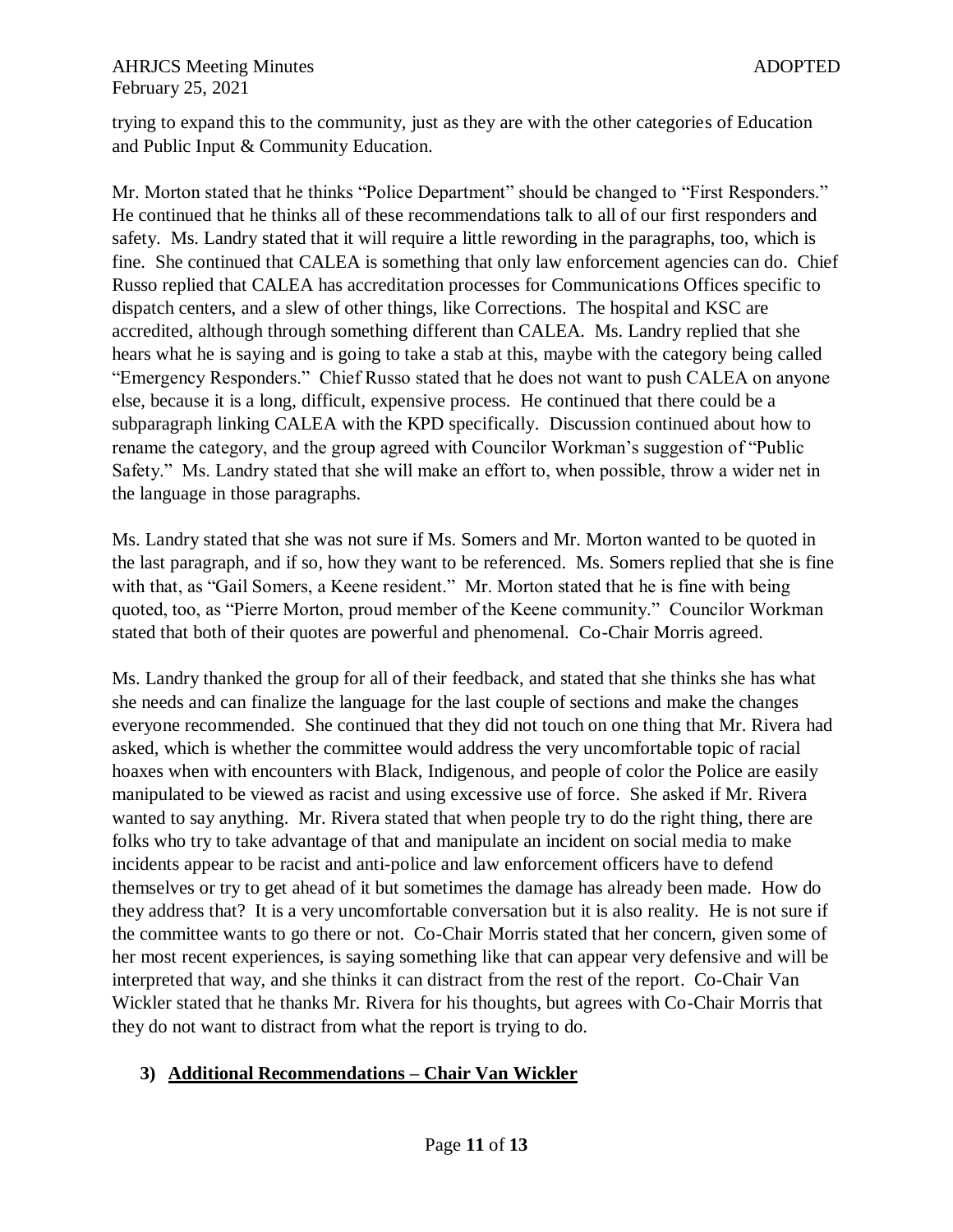AHRJCS Meeting Minutes and the state of the state of the ADOPTED ADOPTED February 25, 2021

Co-Chair Van Wickler spoke about his letter, which reads as follows:

*"9 February 2021* 

*Keene Racial Justice and Public Safety Committee* 

*Re: Proposal for discussion* 

*In consideration of recommendations to the Mayor and Keene City Council for our final report I am requesting discussion and consideration of the following;* 

*1. For the city of Keene to implement a one hour block of instruction as part of their orientation that is mandatory for all city employees on the topic of "racial and cultural sensitivity training and familiarization".* 

*2. Develop a section of the city website dedicated to the familiarization of racial justice issues that the public can access and interact with.* 

*All of the following ideas are proposals to stimulate discussion. My pitch is this:* 

*The name of this section of the website is " Keene REACT ~ Racial Equity Acknowledgement & Courtesy Training"* 

*Different buttons feature information on NH Native American History, Black History, Indian, Latino and Asian history. Include statistics on percentages of the population for each both Nationally and locally and percentage of business owners for each in NH and in our community.* 

*Another tab is a recommended book to read list, and which ones are available in our local library.* 

*A tab that features a "question and discussion" forum on racial justice and public safety issues.* 

*A tab that features the loving (and challenging) life of bi racial families utilizing real life scenarios from our community.* 

*A tab that features "TED talk" and other videos on racial justice that enhance our knowledge of cultural differences and understanding of one another. During one of our meetings someone brought up the "You Tube" videos of "Discussions with a Black Man" and other videos defining "white privilege" as an example.* 

*These videos can help us understand terms such as "code switching", which too few white people understand or even know about. Two great videos on code switching are by* 

#### *Chandra Arthur ~ The cost of code switching*